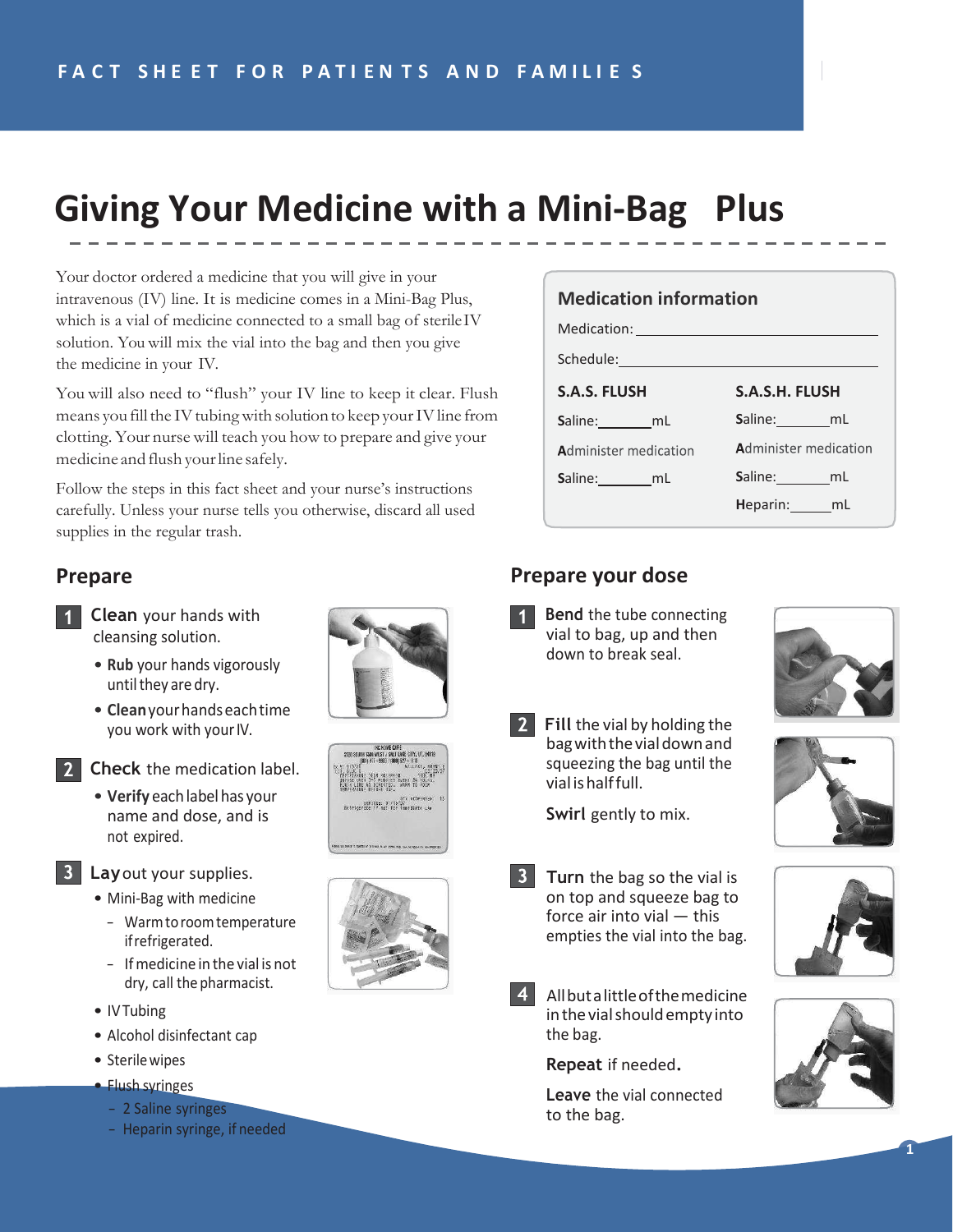## **Connect IV tubing to the medicine bag**



**Pull the cover off the** medicine bag.



**Push** the spike into the medicine bag.

# **Prime your IV tubing**



- **Hang** the bag on the IV pole.
	- If there isno fluid in the drip chamber, **gently squeeze**  and release itto add a little fluid.
- **2** Open the IV tubing clamp.
- **3** Fill tubing with the solution.
	- **Loosen** the tubing cap if solution is not flowing, then retighten.



**Close** the clamp.

• **Reclamp** the tubing, if necessary.

















# **Flush your IV line**

Flush following the "How to flush your IV line" instructions.